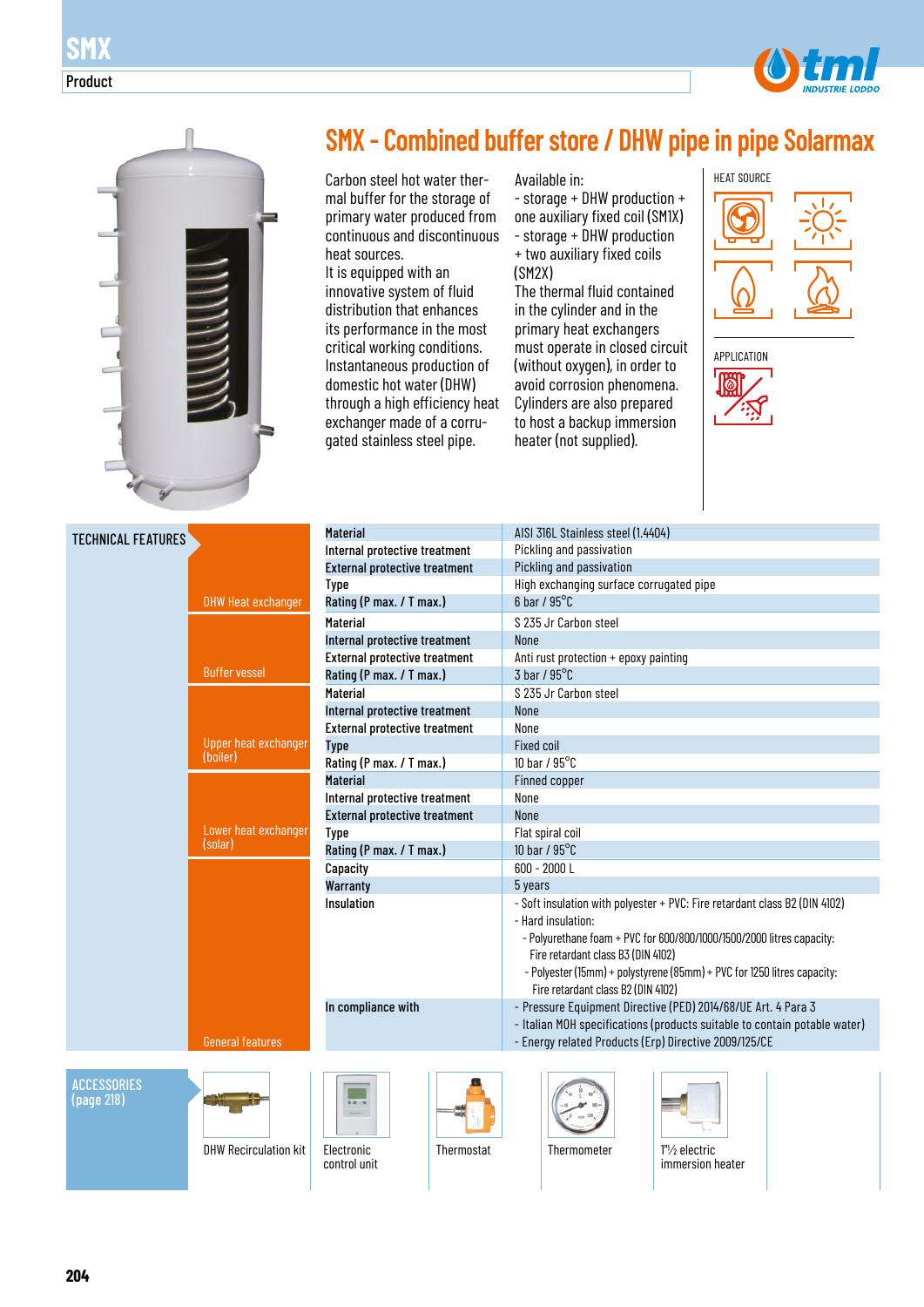



## **SM1X - Hard insulation with rigid polyurethane foam and PVC jacket**

| <b>CODE</b>  | <b>INSULATION</b><br>THICK. (mm) | <b>FrP</b><br><b>CLASS</b> | <b>HEAT LOSS S</b><br>(W) | <b>BUFFER</b><br>CAPACITY (L) | DHW HEAT EXCHANGER<br>$(m^2) / (L)^*$ | <b>LOWER HEAT</b><br>EXCHANGER $(m^2) / (L)^*$ |
|--------------|----------------------------------|----------------------------|---------------------------|-------------------------------|---------------------------------------|------------------------------------------------|
| SM1X 00600 R | 50                               |                            | 94,7                      | 585,2                         | 5,5/31,9                              | 3,0/3,9                                        |
| SM1X 00800 R | 100                              |                            | 109,9                     | 749,3                         | 7,0/40,6                              | 3,0/3,9                                        |
| SM1X 01000 R | 100                              |                            | 113.8                     | 931,0                         | 7,5/43,5                              | 3,6/4,8                                        |
| SM1X 01250 R | 100                              |                            | 140,0                     | 1266,8                        | 8.5/49.3                              | 3,6/4,8                                        |
| SM1X 01500 R | 100                              | υ                          | 132,8                     | 1472.4                        | 10,0/58,0                             | 5,0/6,7                                        |
| SM1X 02000 R | 100                              |                            | 143,5                     | 1950,0                        | 12,0/69,6                             | 5,0/6,7                                        |

# **SM1X - Soft insulation with polyester and PVC jacket**

| <b>CODE</b>         | <b>INSULATION</b><br>THICK. (mm) | ErP<br>CLASS | <b>HEAT LOSS S</b><br>(W) | <b>BUFFER</b><br>CAPACITY (L) | DHW HEAT EXCHANGER<br>$(m^2) / (L)^*$ | <b>LOWER HEAT</b><br>EXCHANGER $(m^2) / (L)^*$ |
|---------------------|----------------------------------|--------------|---------------------------|-------------------------------|---------------------------------------|------------------------------------------------|
| <b>SM1X 00800 F</b> | 130                              | u            | 129,4                     | 749,3                         | 7,0/40,6                              | 3,0/3,9                                        |
| <b>SM1X 01000 F</b> | 130                              | u            | 141.2                     | 931,0                         | 7,5/43,5                              | 3.6/4.8                                        |
| SM1X 01250 F        | 130                              |              | 159,6                     | 1266,8                        | 8,5/49,3                              | 3.6/4.8                                        |
| SM1X 01500 F        | 130                              | u            | 168,2                     | 1472.4                        | 10.0 / 58.0                           | 5.0/6.7                                        |
| <b>SM1X 02000 F</b> | 130                              | u            | 184,0                     | 1950,0                        | 12,0/69,6                             | 5,0/6,7                                        |

# **SM2X - Hard insulation with rigid polyurethane foam and PVC jacket**

| <b>CODE</b>         | INSULATION<br>THICK.(mm) CLASS | FrP | <b>HEAT LOSS S</b><br>(W) | <b>BUFFER</b><br>CAPACITY (L) | $(m^2) / (\lfloor )^*$ | ' AIIXII IARY HEAT FXCHANGERS<br>LOWER (m <sup>2</sup> ) / (L) * UPPER (m <sup>2</sup> ) / (L) * |            |
|---------------------|--------------------------------|-----|---------------------------|-------------------------------|------------------------|--------------------------------------------------------------------------------------------------|------------|
| <b>SM2X 00600 R</b> | 50                             | C   | 94.7                      | 585,2                         | 5,5/31,9               | 3,0/3,9                                                                                          | 1,8/17,6   |
| <b>SM2X 00800 R</b> | 100                            | u   | 109,9                     | 749,3                         | 7.0 / 40.6             | 3,0/3,9                                                                                          | 2,0/19,6   |
| <b>SM2X 01000 R</b> | 100                            | u   | 113.8                     | 931,0                         | 7.5/43.5               | 3,6/4,8                                                                                          | 2,5/24,5   |
| SM2X 01250 R        | 100                            | u   | 140,0                     | 1266,8                        | 8.5/49.3               | 3.6/4.8                                                                                          | 2.6 / 25.5 |
| <b>SM2X 01500 R</b> | 100                            | u   | 132,8                     | 1472.4                        | 10,0 / 58,0            | 5,0/6,7                                                                                          | 2,8/27,4   |
| <b>SM2X 02000 R</b> | 100                            | u   | 143,5                     | 1950,0                        | 12,0/69,6              | 5,0/6,7                                                                                          | 3,8/37,2   |

# **SM2X - Soft insulation with polyester and PVC jacket**

| <b>CODE</b>         | <b>INSULATION FrP</b><br>THICK. (mm) CLASS |   | <b>HEAT LOSS S</b><br>(W) | <b>BUFFFR</b><br>CAPACITY (L) | DHW HEAT FXCHANGER . AUXILIARY HEAT FXCHANGERS<br>$(m^{2})/(L)$ | LOWER $(m^2) / (L)$ | $(*)$ UPPER (m <sup>2</sup> ) / (L) $*$ |
|---------------------|--------------------------------------------|---|---------------------------|-------------------------------|-----------------------------------------------------------------|---------------------|-----------------------------------------|
| <b>SM2X 00800 F</b> | 130                                        |   | 129,4                     | 749,3                         | 7,0/40,6                                                        | 3.0 / 3.9           | 2,0/19,6                                |
| <b>SM2X 01000 F</b> | 130                                        |   | 141.2                     | 931,0                         | 7.5 / 43.5                                                      | 3.6/4.8             | 2,5/24,5                                |
| <b>SM2X 01250 F</b> | 130                                        |   | 159,6                     | 1266,8                        | 8,5/49,3                                                        | 3.6/4.8             | 2,6/25,5                                |
| SM2X 01500 F        | 130                                        | u | 168,2                     | 1472.4                        | 10.0 / 58.0                                                     | 5.0 / 6.7           | 2.8 / 27.4                              |
| <b>SM2X 02000 F</b> | 130                                        | u | 184,0                     | 1950,0                        | 12,0/69,6                                                       | 5.0 / 6.7           | 3,8/37,2                                |

### **How it works**

The solar heat exchanger (1), placed inside the lower dome, heats fastly the small amount of fluid contained therein. Thanks to a central conveyor (2) this liquid is directly diverted to the top of the cylinder. Hence, the heat flow crosses and heat the high capacity DHW pipe (3) starting the heat exchanging process. As the temperature of the primary fluid drops, it starts to run way down along the peripherical area of the vessel (4) to be heated once again. This is a neat and constant cycle according to the



principle of the natural convective motion. The heat flow conveyor allows to benefit immediately of the very first energy delivered by the solar system without the need to wait for the thermal stratification of the entire buffer vessel.

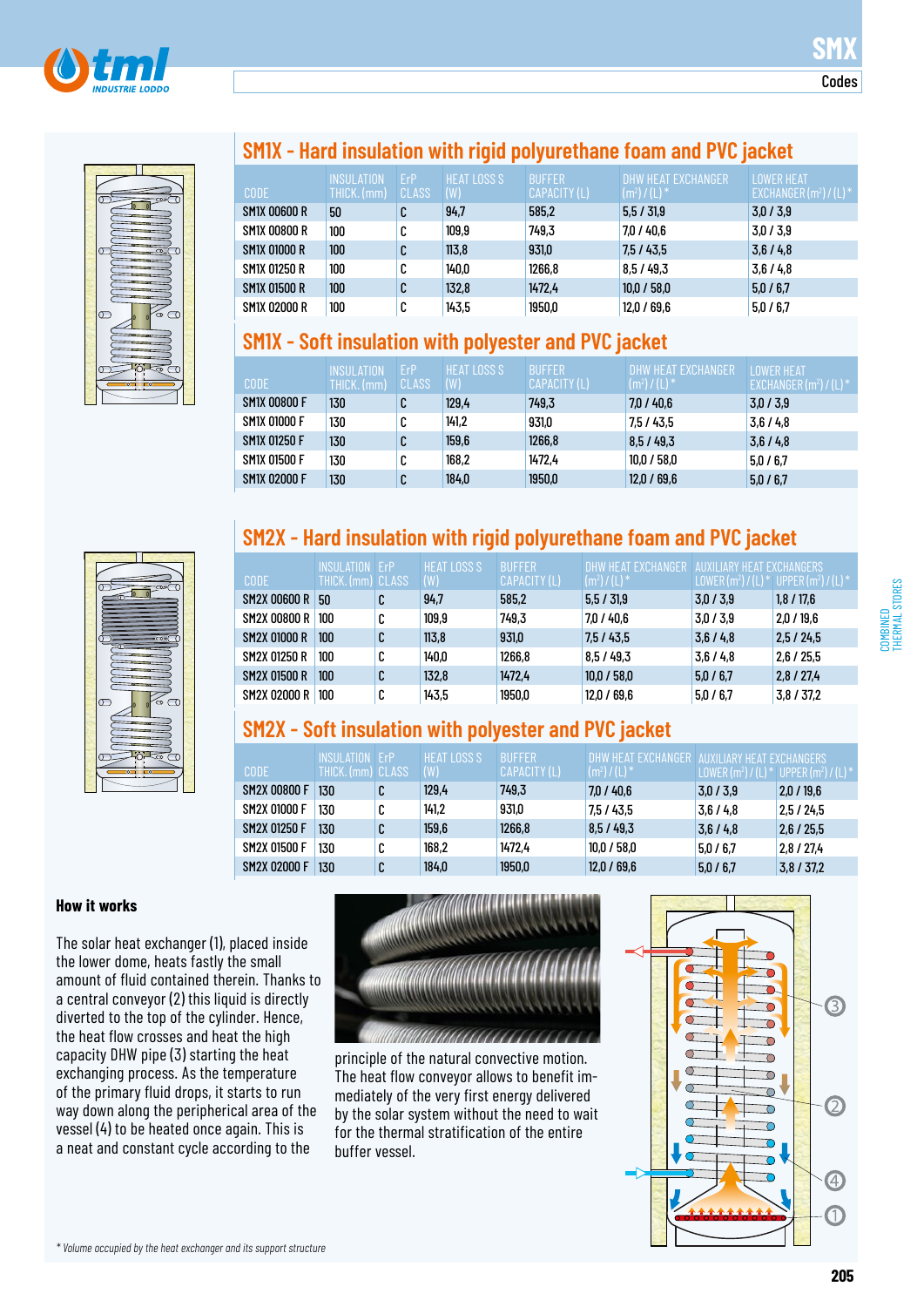



|                     | DIMENSIONS (mm) |      | $0$ EXT $**$     |         | <b>HEAT EXCHANGER (m<sup>2</sup>)</b> |      | <b>SS DHW</b>         | <b>WEIGHT</b> |
|---------------------|-----------------|------|------------------|---------|---------------------------------------|------|-----------------------|---------------|
| <b>MODEL</b>        |                 |      | (Hard/Soft ins.) |         | LOWER (COPPER) UPPER                  |      | <b>HEAT EXCHANGER</b> | SM2X (kg)     |
| <b>SM_X 00600 R</b> | 650             | 1895 | 750              | $2050*$ | 3,00                                  | 1,80 | 5,50                  | 143           |
| SM_X 00800_         | 790             | 1750 | 990/1050         | 1745    | 3.00                                  | 2,00 | 7,00                  | 180           |
| SM_X 01000_         | 790             | 2110 | 990/1050         | 2095    | 3,60                                  | 2,50 | 7,50                  | 208           |
| SM_X 01250_         | 950             | 2075 | 1150/1210        | 2090    | 3,60                                  | 2,60 | 8,50                  | 240           |
| SM_X 01500_         | 1000            | 2115 | 1200/1260        | 2145    | 5,00                                  | 2,80 | 10,00                 | 263           |
| SM_X 02000_         | 1100            | 2380 | 1300/1360        | 2385    | 5,00                                  | 3,80 | 12,00                 | 309           |

*\* For the 600 litres model, the tilt height refers to the insulated cylinder \*\* The insulation is removable except for the 600 litres model*

| <b>HEIGHTS (mm)</b> |  |                                             |      |      |      |      |      | <b>CONNECTIONS (GAS)</b> |                      |                             |                             |
|---------------------|--|---------------------------------------------|------|------|------|------|------|--------------------------|----------------------|-----------------------------|-----------------------------|
|                     |  |                                             |      |      |      |      | rd g | e.                       | тu                   | XV                          | $b$ c m n p v w z           |
| 135                 |  | 700                                         | 1120 | 1270 | 1480 | 1630 | ľ"   | $\frac{1}{2}$            | 1 <sup>n</sup> /4    | $\frac{3}{4}$ " male thread | 1 <sup>n</sup> /2           |
| 170                 |  | 655                                         | 1015 | 1145 | 1345 | 1410 | ľ"   | $\frac{1}{2}$            | $1^{\prime\prime}/4$ | $\frac{3}{4}$ " male thread | 1 <sup>n</sup> /2           |
| 170                 |  | 810                                         | 1195 | 1355 | 1675 | 1755 | ľ"   | $\frac{1}{2}$            | $1''\frac{1}{4}$     |                             | 1 <sup>n</sup> /2           |
| 215                 |  | 745                                         | 1200 | 1380 | 1600 | 1705 | 1"   | $\frac{1}{2}$            | $1^{\prime\prime}/4$ | $\frac{3}{4}$ " male thread | 1 <sup>n</sup> /2           |
| 235                 |  | 765                                         | 1220 | 1400 | 1620 | 1725 | 1"   | $\frac{1}{2}$            | $1''\frac{1}{4}$     | 1" male thread              | $1''\frac{1}{2}$            |
| 265                 |  | 930                                         | 1230 | 1435 | 1710 | 1945 | 1"   | $\frac{1}{2}$            | $1''\frac{1}{4}$     | 1" male thread              | $1''\frac{1}{2}$            |
|                     |  | B<br>235<br>275<br>275<br>320<br>340<br>370 |      |      |      |      |      |                          |                      |                             | $\frac{3}{4}$ " male thread |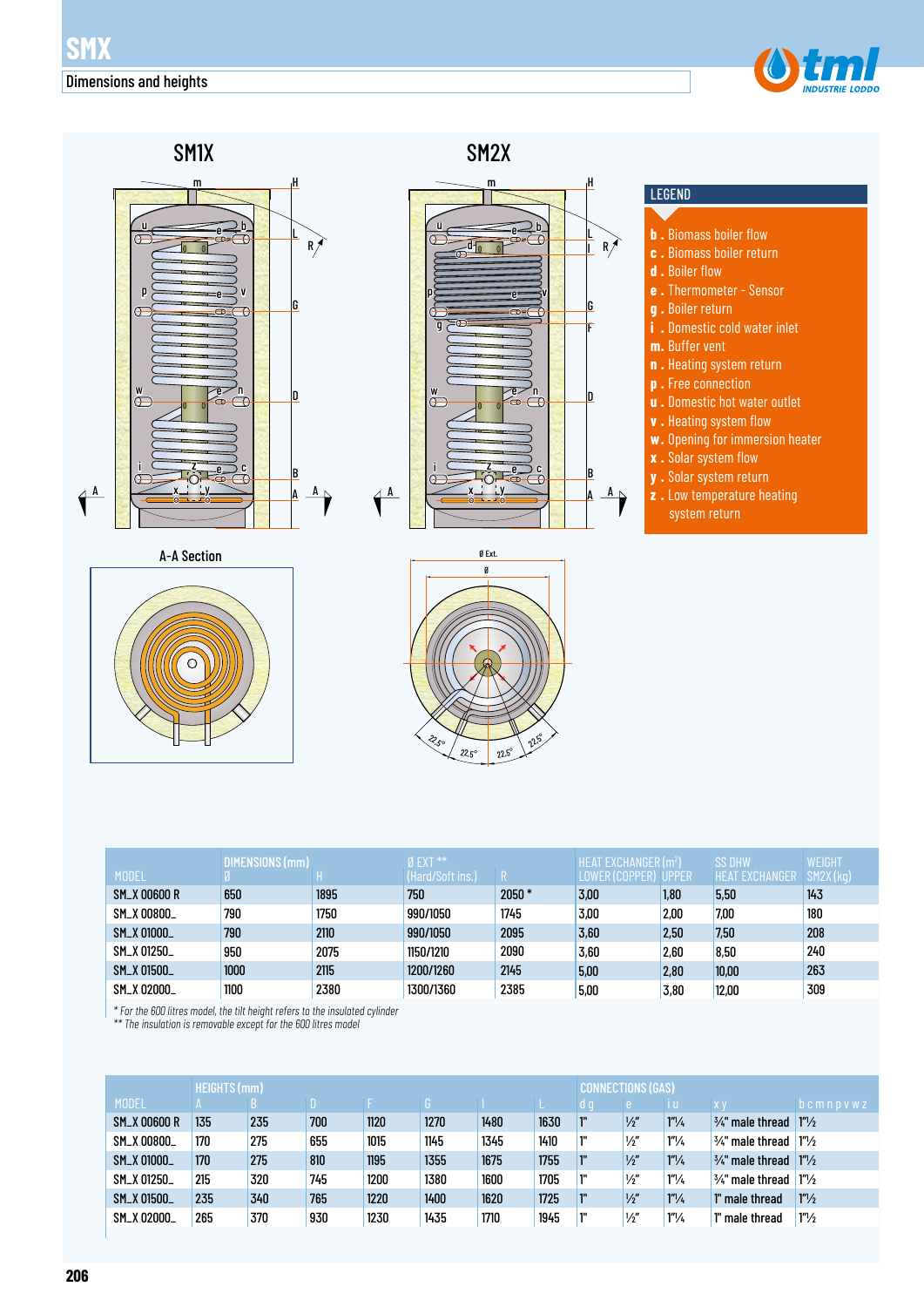

#### System layout and performance

*Disclaimer: this layout is purely indicative. It does not replace consultant's design*



# COMBINED<br>THERMAL STORES THERMAL STORES

#### LEGEND

- 
- **1 .** Domestic water expansion vessel
- **2 .** Domestic water drain
- **3 .** Domestic water safety valve (6 bar)

 $5.0(4.2)$  $5,0(4,2)$ 

12,8  $12,8$ 

19,2 19,2

**4 .** Strainer

SM\_X 01500\_ SM\_X 02000\_

**5 .** Pressure reducing valve

- **7 .** DHW 3-way valve
- **8 .** Vent with valve
- **9 .** Solar system control unit
- **10 .** Solar system safety kit (6 bar)
- **11 .** Solar system expansion vessel
- **12 .** Heating system expansion vessel **14 .** Heating system safety valve

26,9 36,5

**15 .** 3-way valve low temperature heating system

35,8 48,6

|                     | <b>Finned copper lower heat exchanger</b> |                                  |                    |                    |                    | Carbon steel upper heat exchanger |                                  |                    |                    |  |  |
|---------------------|-------------------------------------------|----------------------------------|--------------------|--------------------|--------------------|-----------------------------------|----------------------------------|--------------------|--------------------|--|--|
| <b>CODE</b>         | m <sup>2</sup> (L)                        | Power (kW)<br>$\Delta T^*$ 10 °C | $\Delta T^*$ 15 °C | $\Delta T^*$ 20 °C | $\Delta T^*$ 25 °C | m <sup>2</sup> (L)                | Power (kW)<br>$\Delta T^*$ 10 °C | $\Delta T^*$ 15 °C | $\Delta T^*$ 20 °C |  |  |
| <b>SM_X 00600 R</b> | 3,0(2,6)                                  | 10.2                             | 15,3               | 20,4               | 25,5               | 1,8(12,8)                         | 11.5                             | 17,3               | 23,0               |  |  |
| SM_X 00800_         | 3,0(2,6)                                  | 10.2                             | 15.3               | 20.4               | 25.5               | 2,0(14,2)                         | 12.8                             | 19.2               | 25,6               |  |  |
| SM_X 01000_         | 3,6(3,1)                                  | 11.0                             | 16,5               | 22,0               | 27,5               | 2,5(17,8)                         | 16.0                             | 24.0               | 32,0               |  |  |
| SM_X 01250_         | 3,6(3,1)                                  | 11.0                             | 16,5               | 22,0               | 27,5               | 2,6(18,5)                         | 16.6                             | 24.9               | 33,3               |  |  |

25,6 25,6

*\* ∆T: difference between the average temperature of the heating fluid (inside the heat exchanger) and the average temperature of the heated fluid (internal to the buffer in the area affected by the coil).* 

32,0 32,0

2,8 (19,9) 17,9 3,8 (27,0) 24,3 28,8 32,0 40,0 41,6 44,8 60,8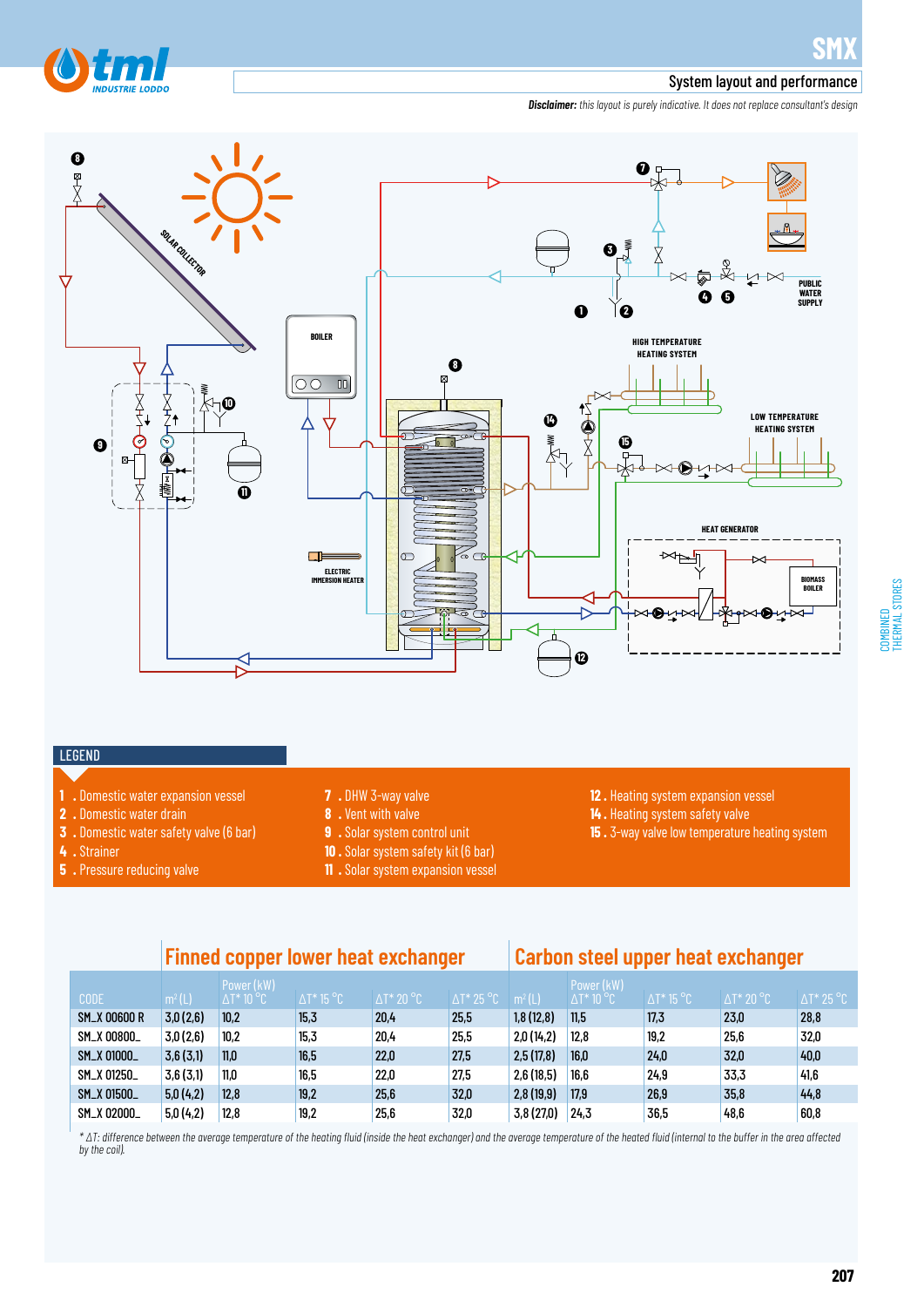

# **SMX - Domestic Hot Water performance**

| <b>CODE</b>                   | <b>SM_X 00600 R</b> | SM_X 00800_                                                                                                          | SM_X 01000_ | SM_X 01250_  | <b>SM_X 01500_</b> | SM_X 02000_  |
|-------------------------------|---------------------|----------------------------------------------------------------------------------------------------------------------|-------------|--------------|--------------------|--------------|
| DHW Heat exchanger $m^2(L)$   | 5,5(27,5)           | 7,0(35,0)                                                                                                            | 7,5 (37,5)  | 8,5(42,5)    | 10,0(50,0)         | 12,0(60,0)   |
|                               |                     | DHW Power and flow rate (from 10 to 45 °C) in continuos draw at different primary side temperatures                  |             |              |                    |              |
| Primary at 55 °C Kw (L/h)     | 31,8 (744)          | 45,7 (1069)                                                                                                          | 50,5 (1182) | 58,9 (1739)  | 73,4 (1717)        | 91,3(2137)   |
| Primary at 65 °C Kw (L/h)     | 49,1 (1207)         | 70,6 (1733)                                                                                                          | 78,0 (1917) | 91,0(2236)   | 113,4 (2786)       | 141,1 (3467) |
| Primary at 75 °C Kw (L/h)     | 57,5 (1412)         | 82,5 (2028)                                                                                                          | 91,3(2242)  | 106,5 (2616) | 132,7 (3259)       | 165,1 (4056) |
|                               |                     | DHW* producible with a 10 L/min flow rate from a totally heated buffer and a not running heat source                 |             |              |                    |              |
| Buffer at 55 $\degree$ C(L)   | 170                 | 265                                                                                                                  | 352         | 527          | 698                | 1113         |
| Buffer at 65 °C (L)           | 232                 | 357                                                                                                                  | 476         | 712          | 941                | 1244         |
| Buffer at 70 °C (L)           | 441                 | 564                                                                                                                  | 701         | 953          | 1107               | 1465         |
|                               |                     | DHW* producible with a 20 L/min flow rate from a totally heated buffer and a not running heat source                 |             |              |                    |              |
| Buffer at 55 $\degree$ C (L)  | 115                 | 170                                                                                                                  | 221         | 324          | 417                | 642          |
| Buffer at 65 $^{\circ}$ C (L) | 157                 | 248                                                                                                                  | 331         | 498          | 664                | 1067         |
| Buffer at 70 °C (L)           | 263                 | 376                                                                                                                  | 486         | 702          | 888                | 1333         |
|                               |                     | DHW* producible with a 10 L/min flow rate, from a buffer heated only on the upper part and a not running heat source |             |              |                    |              |
| Buffer at 55 $^{\circ}$ C (L) | 107                 | 166                                                                                                                  | 217         | 338          | 446                | 678          |
| Buffer at 65 $\degree$ C (L)  | 146                 | 224                                                                                                                  | 293         | 456          | 600                | 758          |
| Buffer at 70 °C (L)           | 278                 | 353                                                                                                                  | 432         | 611          | 707                | 893          |
|                               |                     | DHW* producible with a 20 L/min flow rate, from a buffer heated only on the upper part and a not running heat source |             |              |                    |              |
| Buffer at 55 $\degree$ C (L)  | 73                  | 106                                                                                                                  | 136         | 208          | 266                | 391          |
| Buffer at 65 $^{\circ}$ C (L) | 99                  | 155                                                                                                                  | 331         | 319          | 424                | 650          |
| Buffer at 70 °C (L)           | 166                 | 235                                                                                                                  | 486         | 450          | 567                | 812          |
| $N!$ **                       | 2.1                 | 3,2                                                                                                                  | 4,0         | 4,2          | 4,4                | 5,3          |
|                               |                     |                                                                                                                      |             |              |                    |              |

*\* from 10 to 45 °C*

*\*\* Buffer at 70 °C, DHW from 10 to 45° C*